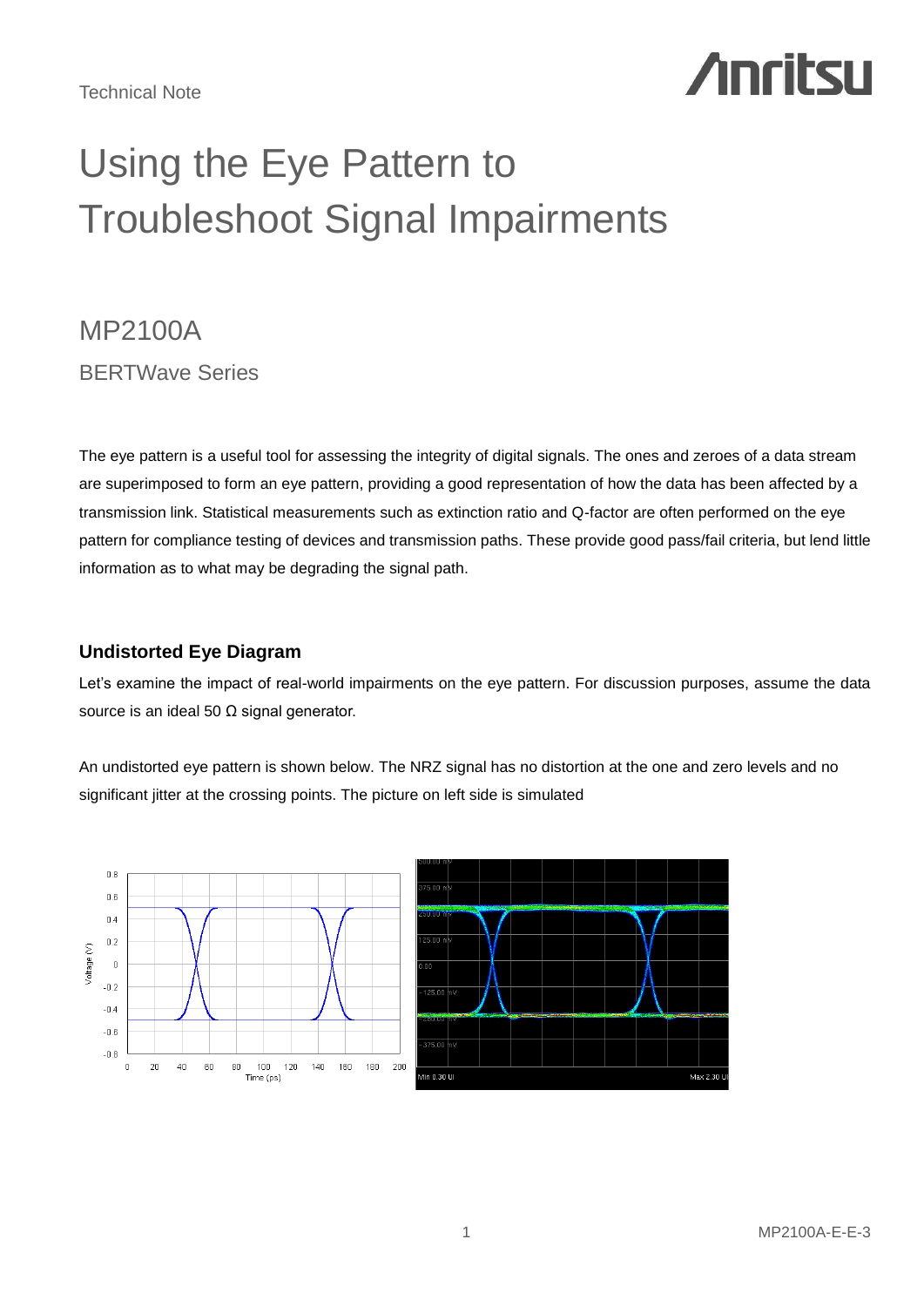## **Lumped Element Discontinuity**



Shunt capacitance or series inductance can cause a distortion of the eye diagram as shown below.



The shunt capacitance opposes fast voltage transitions and will slow down the rising and falling edges of a data pattern. The degradation will have an exponential response with time constant τ=RC. A 50 Ω load and 0.3 pF parasitic capacitance will produce a 15 psec time constant. Series inductance will have a similar effect as it opposes fast current transitions. In this case, the time constant is L/R. A 50  $\Omega$  load and 0.75 nH parasitic inductance will also produce a 15psec time constant.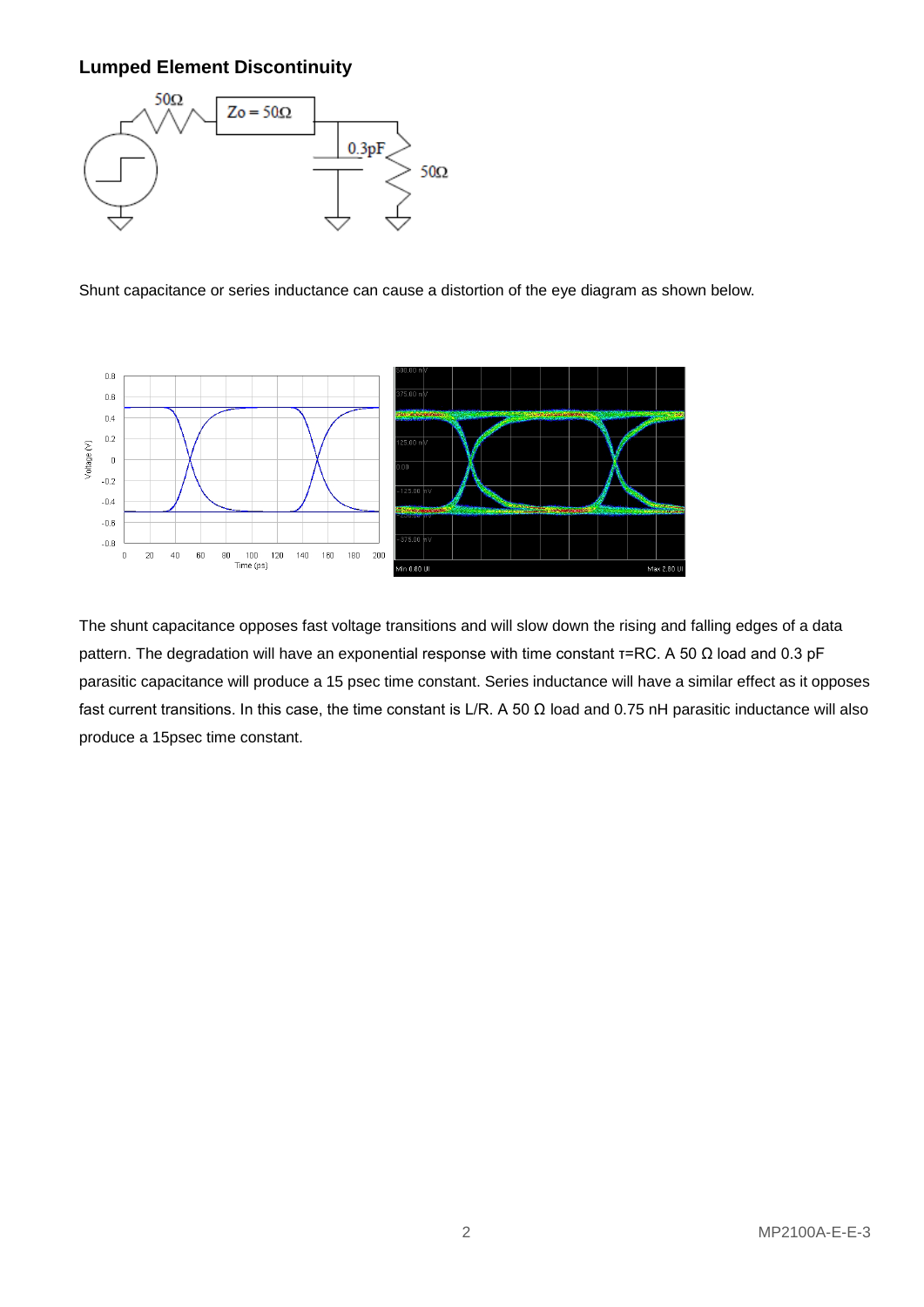## **Open Circuit or Short Circuit Discontinuity**



This is a serious impairment that can be modeled as a very small series capacitance or shunt inductance. Only the high frequency content of the data pattern will pass through the impairment, producing pulses where the crossing point of the eye diagram used to be. The center of the eye pattern is completely closed. Damaged connectors and cables can often cause this effect.

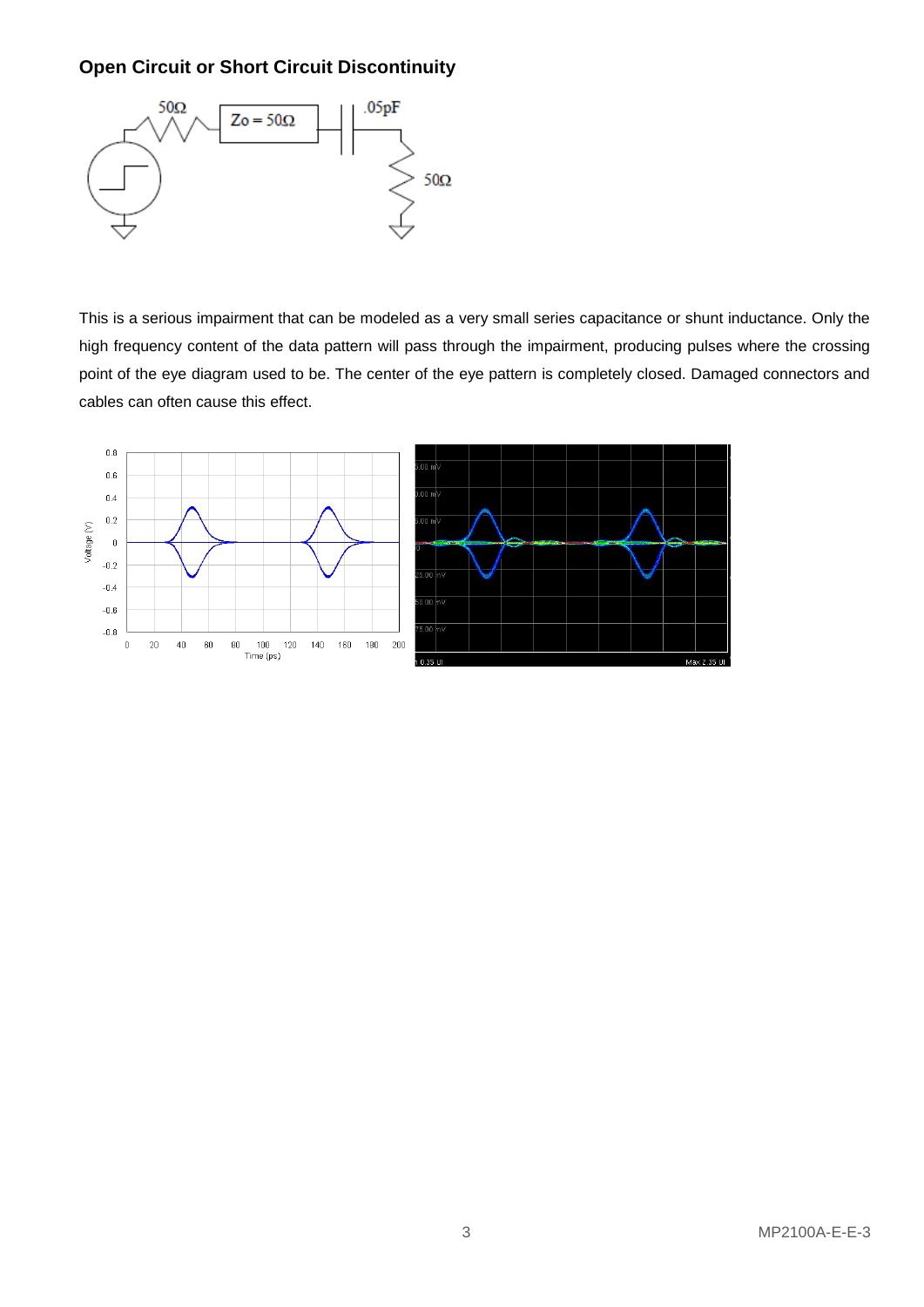## **Series Transmission Line Discontinuity**

Undershoot in an eye pattern can be caused by both high impedance and low impedance transmission line sections. In the simulated example below, a 100 Ω,  $\lambda$ /4 line is inserted in the transmission path. Multiple reflections occur at the 50 Ω - 100 Ω boundaries. The reflection coefficient is equal to (ZL-Z0)/(ZL+Z0). If the initial pulse from the 50 Ω source is 1 volt amplitude, a positive voltage reflection increases it to  $1+(100-50)/(100+50) = 4/3$  in the 100 Ω line.



Because of the reflection at the 100 $\Omega$  transmission line and 50 $\Omega$  load interface, only

 $4/3 - 4/9 = 8/9$ 

of the initial pulse amplitude makes it to the load. This effect is evident in the closure of the left half of the eye. The second reflection brings the signal level up to

## $4/3 - 4/9 + 4/27 - 4/81 = 80/81$

of the initial amplitude. This is barely noticeable as a miniscule closure in the right half of the eye. Longer lengths of transmission line will cause a larger horizontal portion of the eye to be closed by the initial reflection, and greater impedance mismatches will cause larger vertical eye closure.

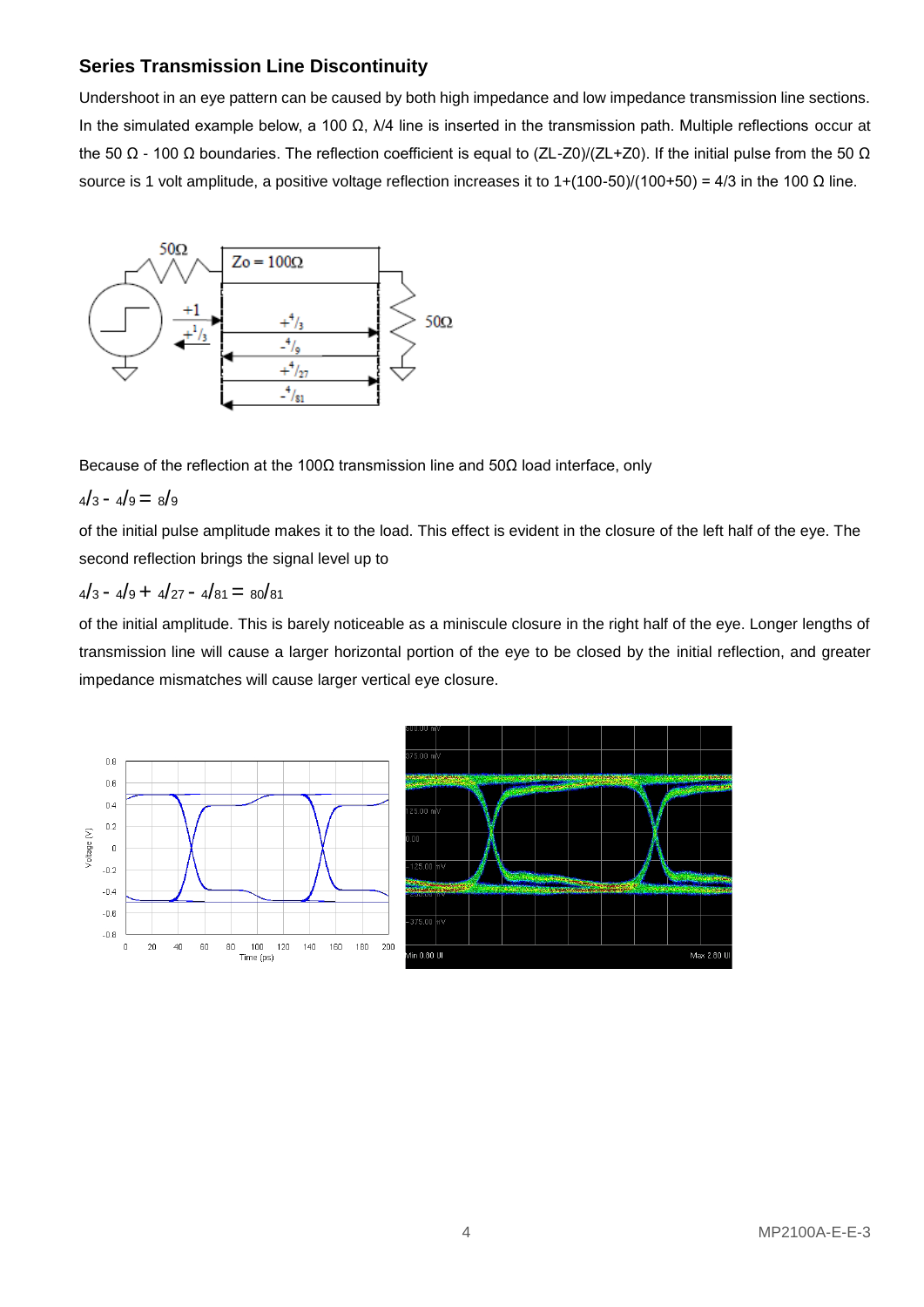The same exercise can be performed for a low impedance transmission line section.



For the initial reflection:

$$
2/3+2/9=8/9
$$

For the second reflection:

 $2/3 + 2/9 + 2/27 + 2/81 = 80/81$ 

Poor connector interfaces, incorrect trace widths, and series circuit elements that are too wide are all possible causes of this discontinuity.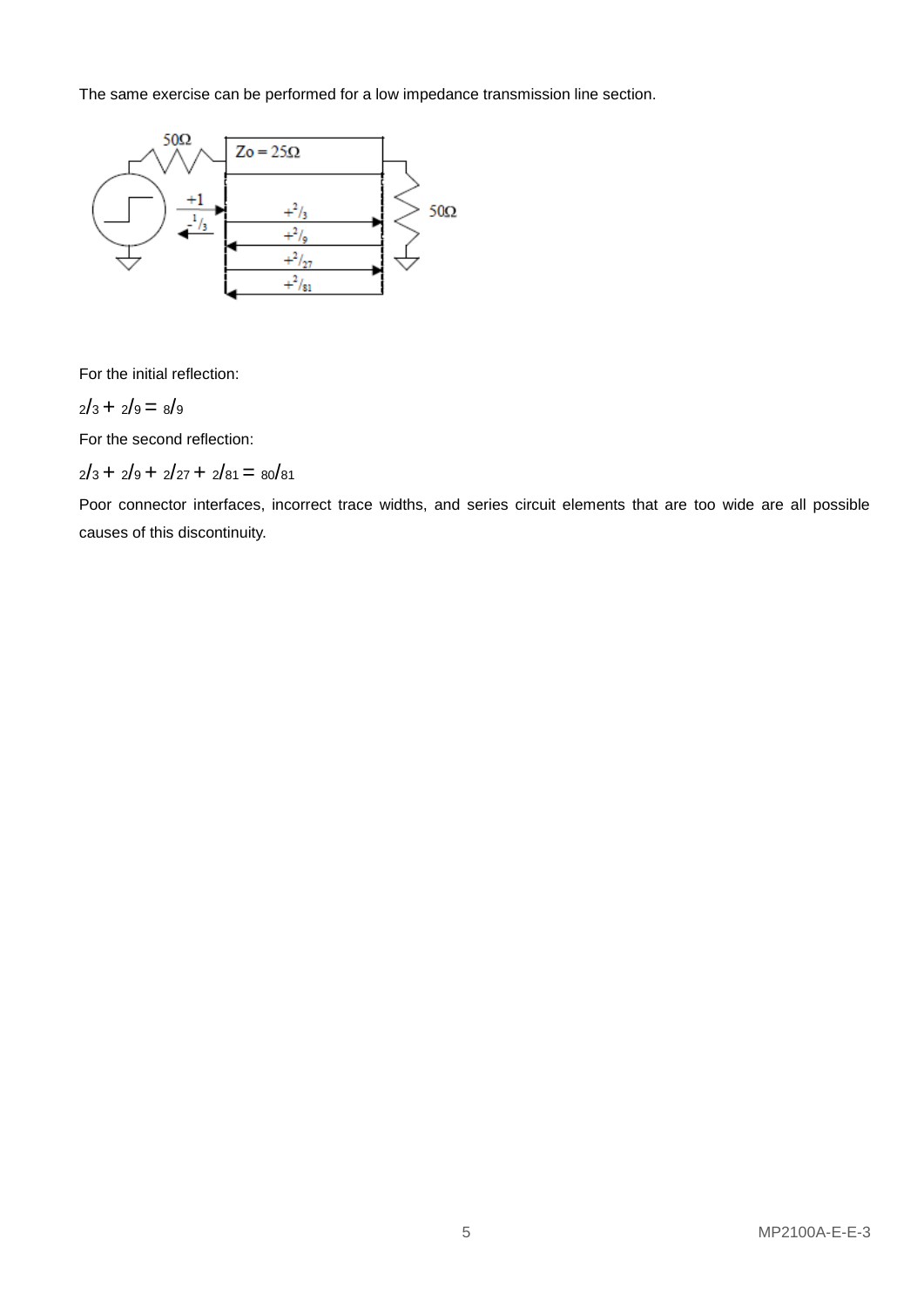## **Shunt Transmission Line Discontinuity**



The eye pattern below is caused by a shunt open stub that is 60 degrees long at the bit rate. The stub can cause overshoot, ringing and oddities in the crossing point of the eye. The amount of distortion increases with the length of the stub.



Transmission line stubs can be caused by poorly designed shunt bias circuits. If a shunt bias element such as an inductor is not placed directly on the transmission line, there will be an unwanted stub in the circuit.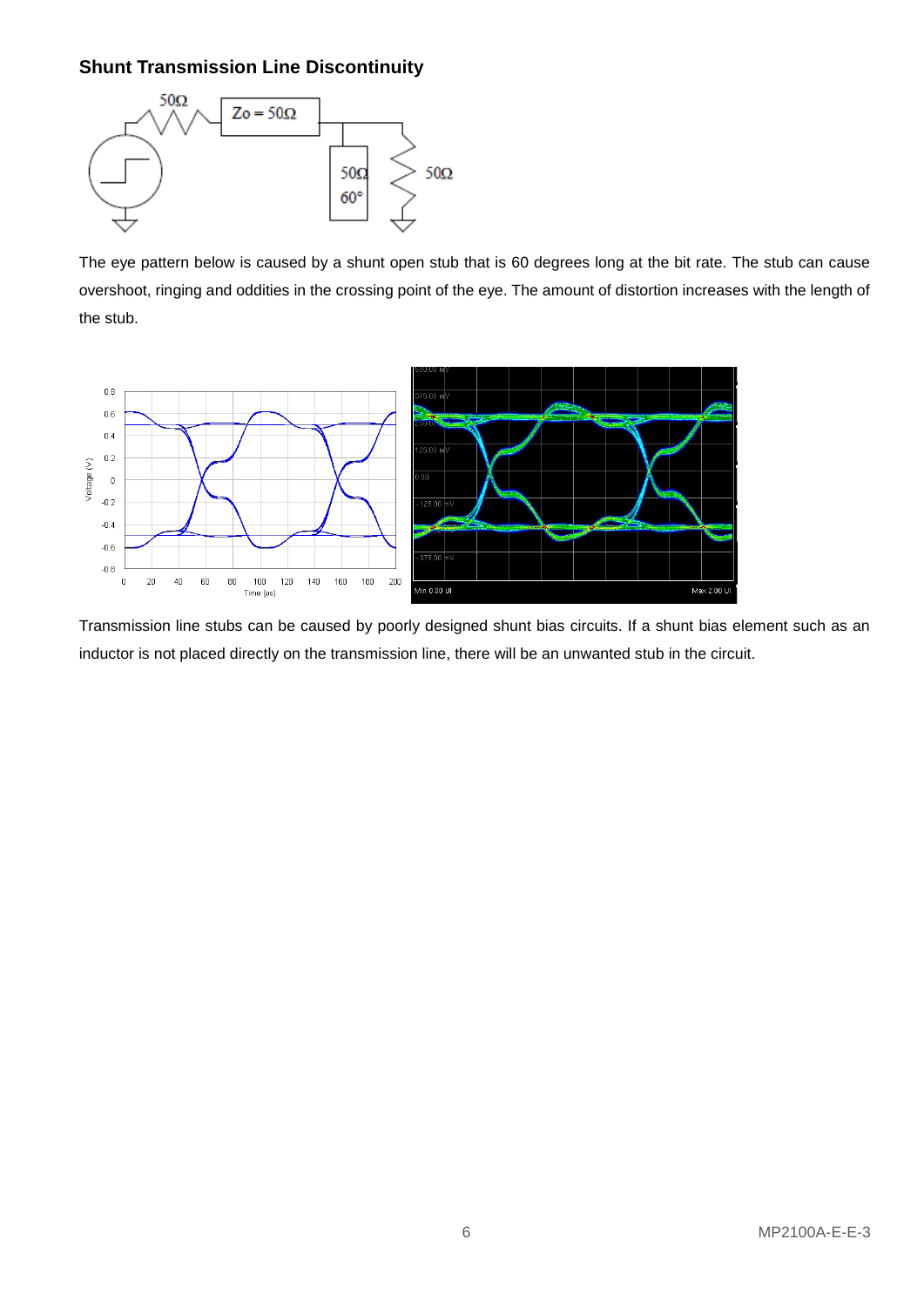## **Lossy Line**



Lossy transmission lines distort the eye pattern because there is more loss at high frequencies than low frequency. Alternating zeroes and ones will be attenuated more than long stretches of consecutive bits. The eye will close up and the zero and one levels will appear thicker and may even split.



It is easy to see this effect looking at the pulse pattern. The peak-to-peak amplitude of 1010 sequences is less than that of a 111000 sequence, because the 1010 pattern has more high frequency content than the 111000 pattern and is therefore attenuated more by the cable.



In conclusion, the eye pattern is a useful tool for troubleshooting signal impairments. Careful inspection of the shape of the eye pattern can reveal the cause of the signal distortion in a transmission line. Removal of the impairments can be an eye opening experience.